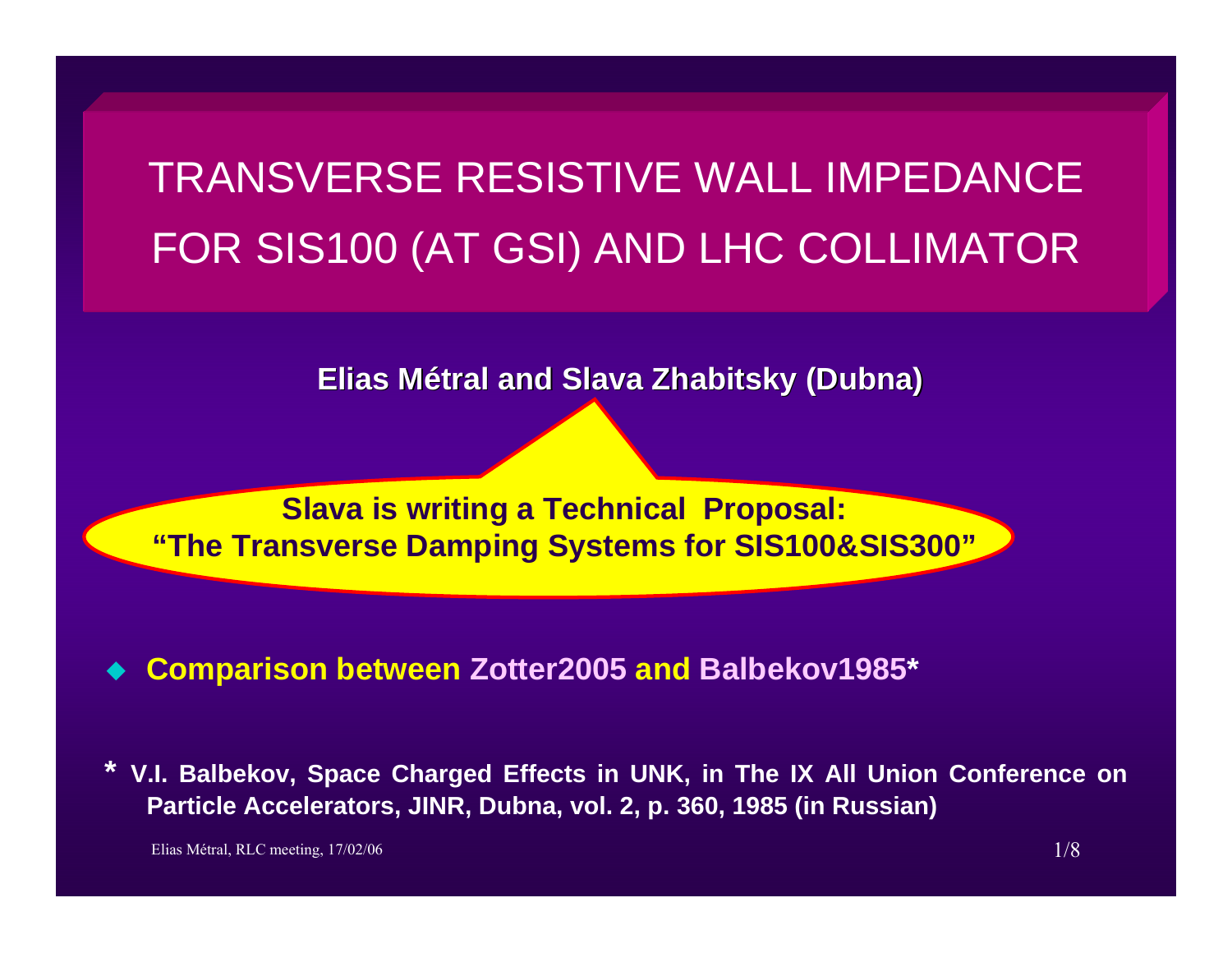### **Beam and machine parameters for SIS100**

⇒ **Computation for 238U28+ at injection, assuming (first) a round pipe with radius 32 mm (=vertical half axis)**

| Machine circumference [m]          | 1083.6            |
|------------------------------------|-------------------|
| Beam rigidity [Tm]                 | 12                |
| B                                  | 0.413             |
| γ                                  | 1.098             |
| $f_{rev}$ [kHz]                    | 114.4             |
| $\rho$ [ $\Omega$ m] $\implies$ SS | $910^{-7}$        |
| Vacuum chamber thickness [mm]      | $0.2$ or $0.3$    |
| Horizontal half axis [mm]          | $32(65$ normally) |
| Vertical half axis [mm]            | 32                |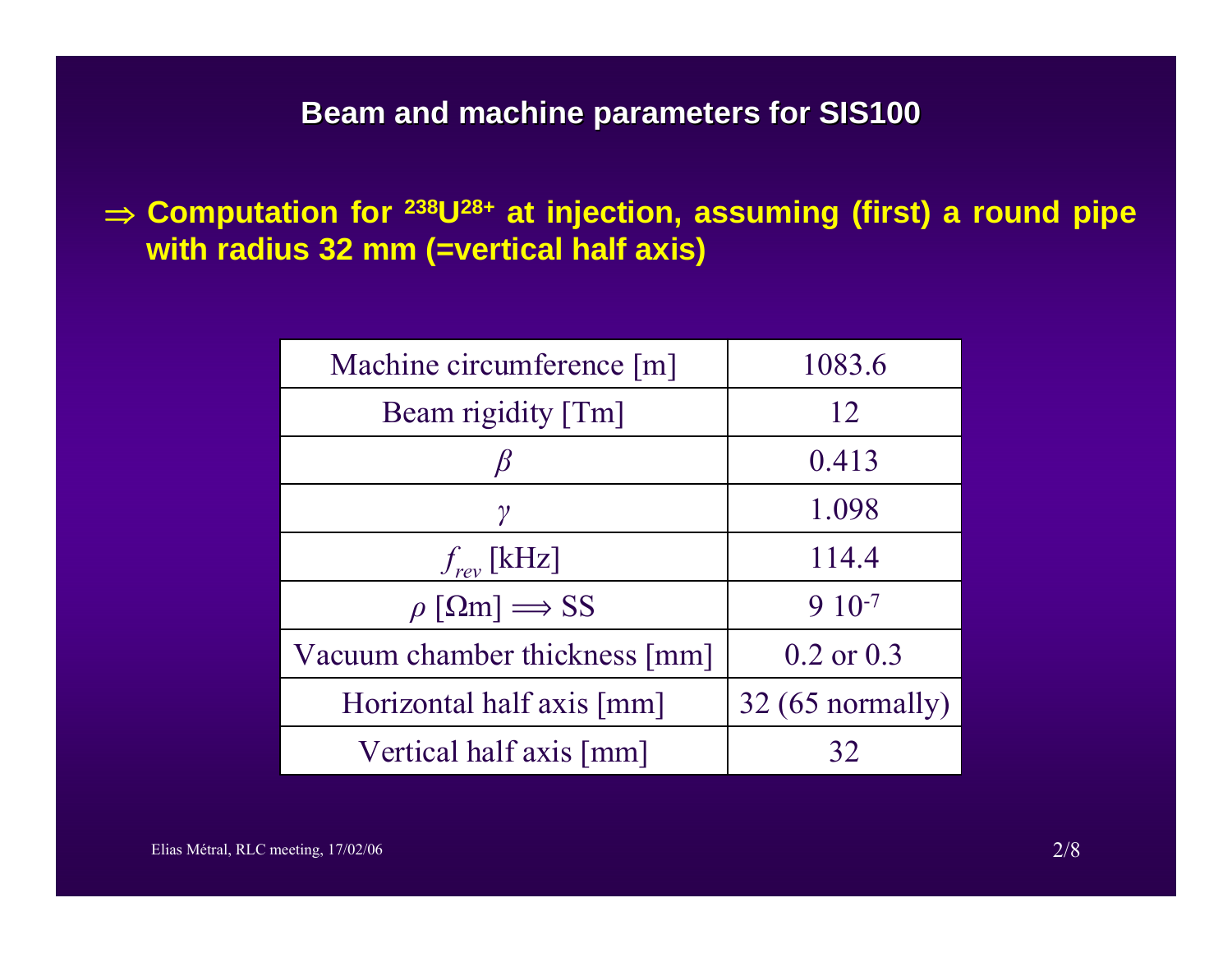

**… assuming the whole machine circumference with the same resistivity**



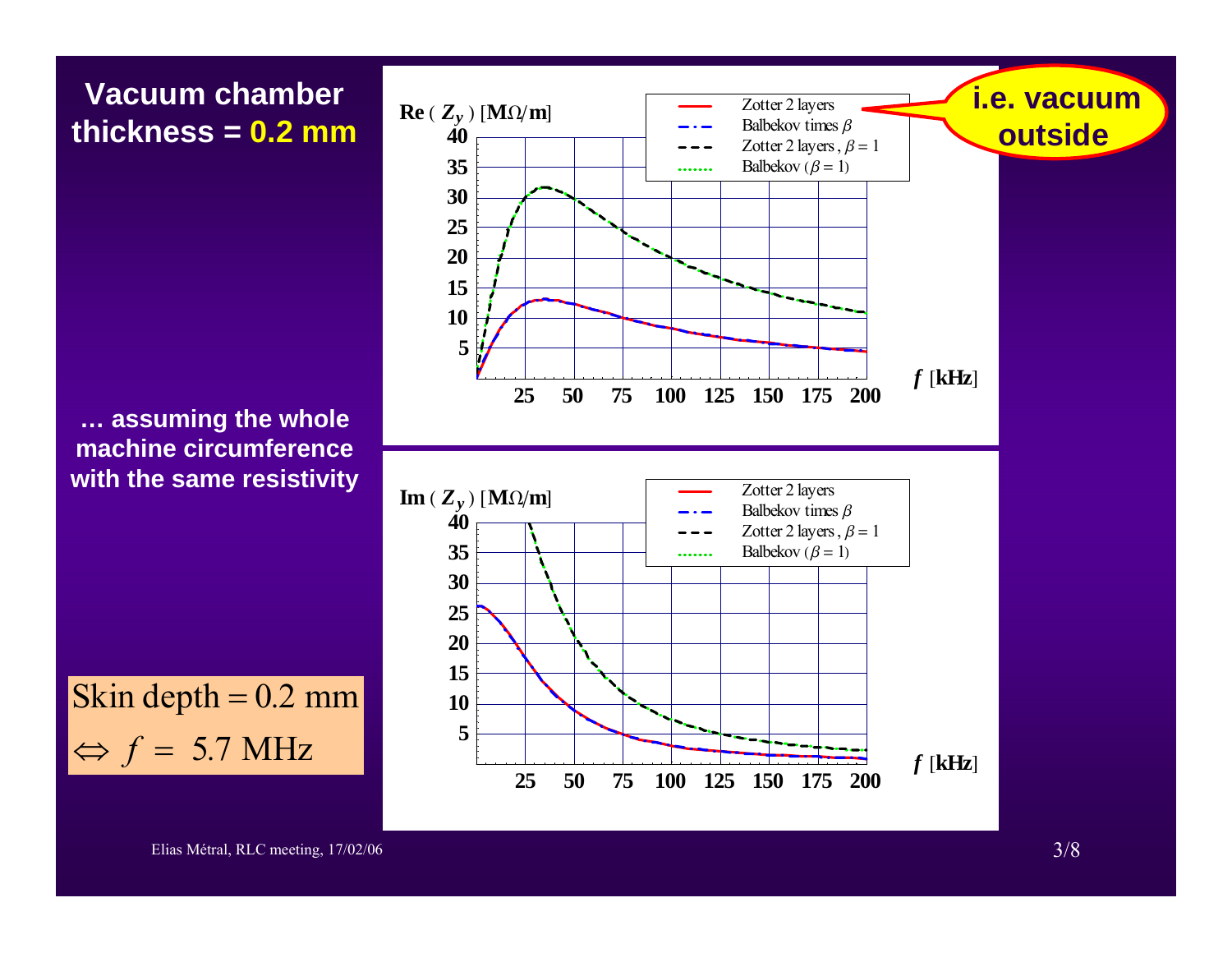

**… assuming the whole machine circumference with the same resistivity**





Elias Métral, RLC meeting,  $17/02/06$  4/8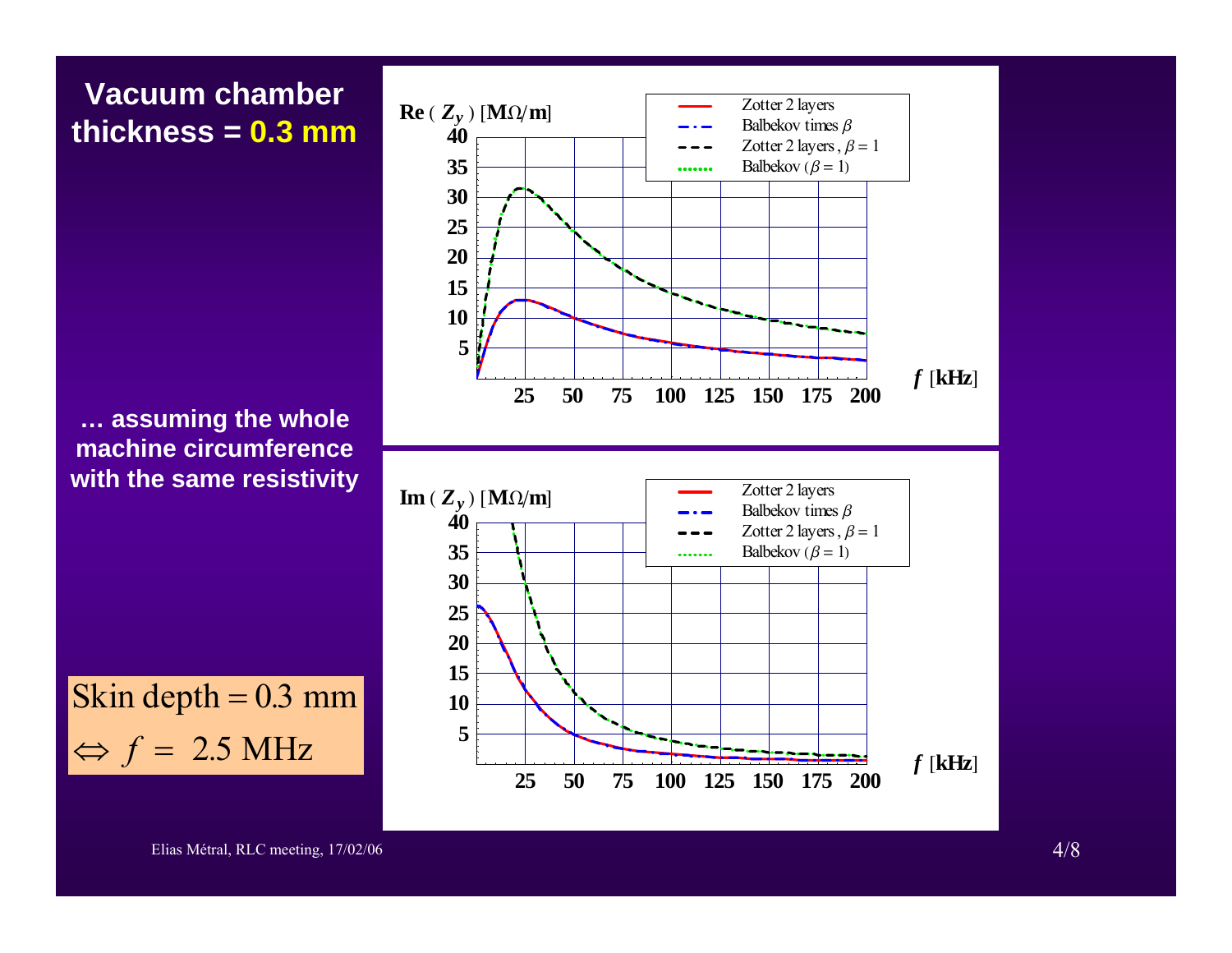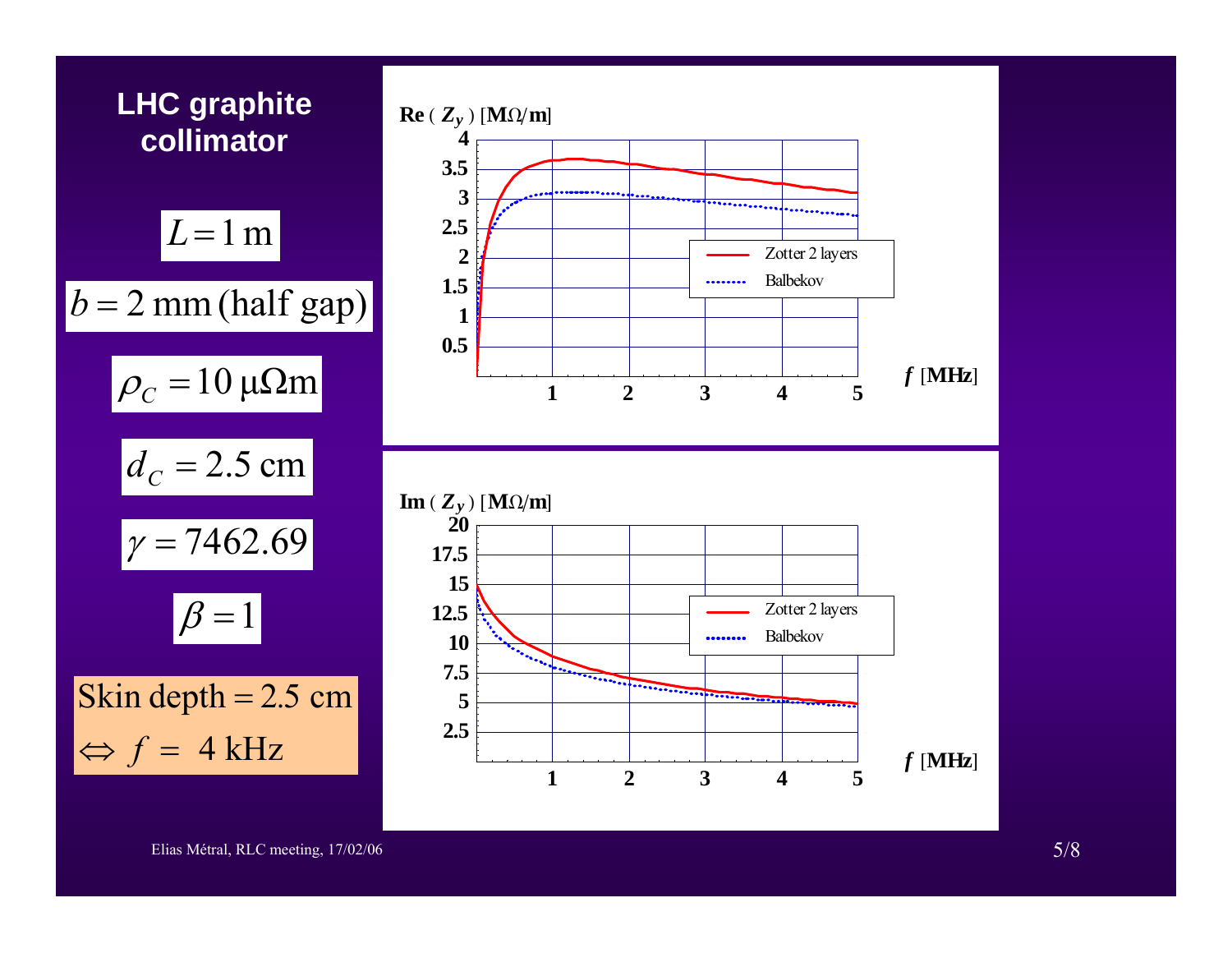

Elias Métral, RLC meeting, 17/02/06 6/8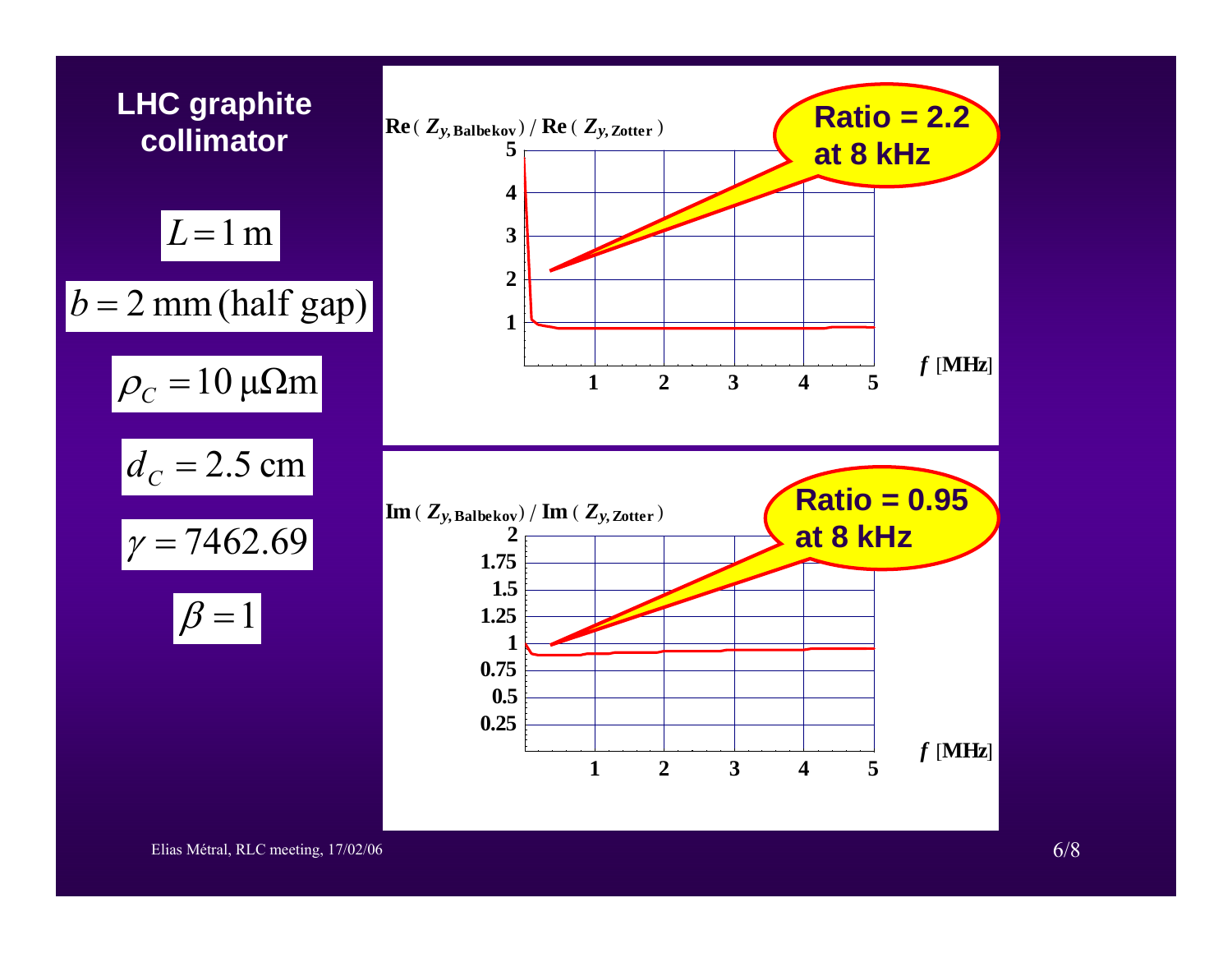### **APPENDIX 1: APPENDIX 1: BALBEKOV BALBEKOV'S FORMULA FOR A ROUND PIPE S FORMULA FOR A ROUND PIPE**



**"Inductive-bypass" effect due to this term (**<sup>⇒</sup> **2 impedances in // as Vos2003)**

**where**

$$
L = \text{Length of the object}
$$
  

$$
Z_0 = 120 \pi
$$
  

$$
b = \text{Half gap}
$$
  

$$
\delta = \text{Skin depth}
$$

*d* <sup>=</sup> Thickness of the vacuumchamber